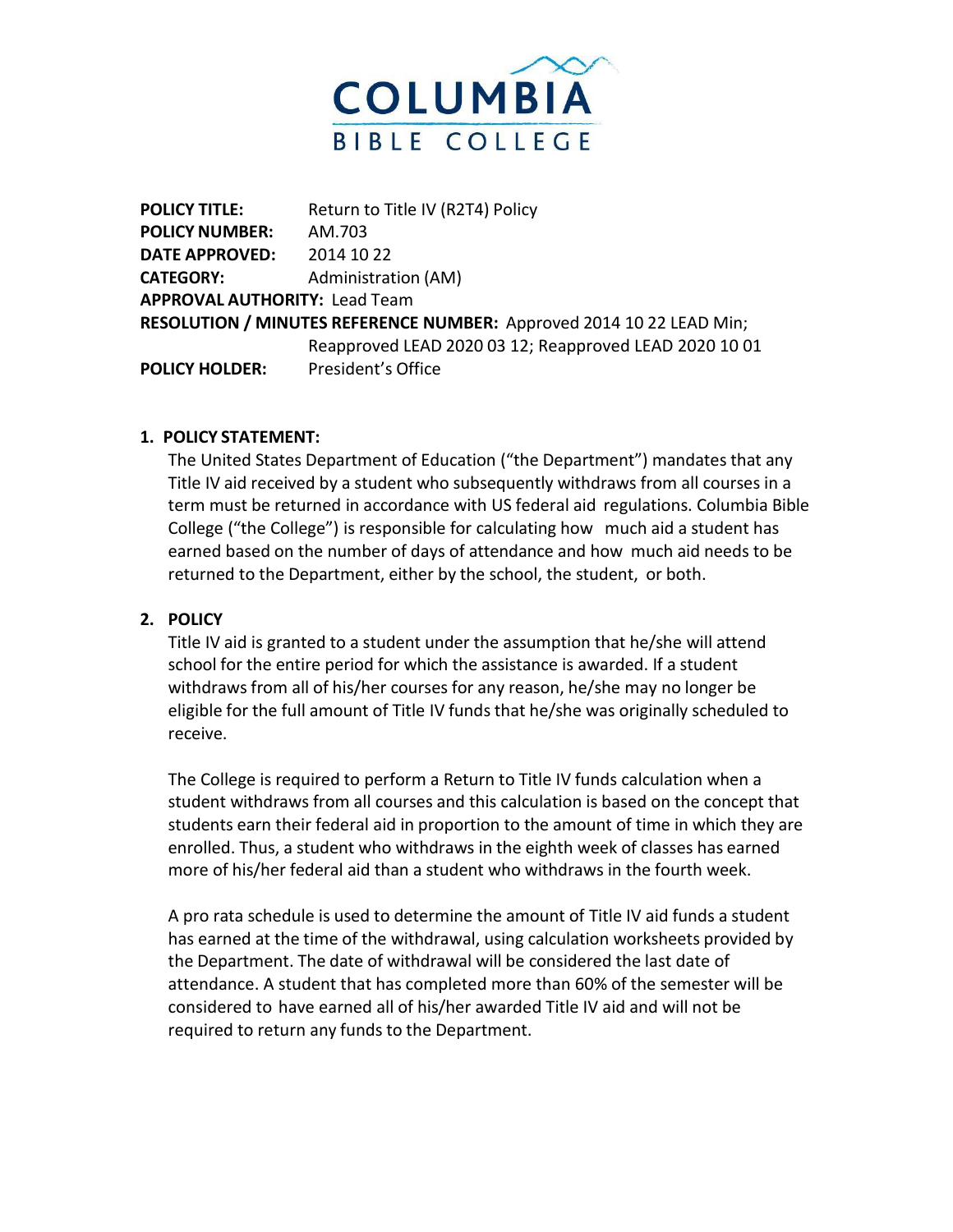

In situations where it has been determined that the student did not earn all of the Title IV aid funds he/she received, the College, the student, or both will be required to pay back the funds to the Department. If the amount of funds required to be returned by the College exceeds any existing credit on the student's account, the student will owe the funds to the College. This owing balance will be due immediately and subject to the College's payment policies and late fees, as outlined.

If the student never commences attendance for the period they have been awarded the funds, the student is not eligible for Title IV funds and the funds will be returned to the appropriate aid program.

If the student withdraws, the last date of attendance will be considered their withdraw date. If the student withdraws without notifying the College, the last date of attendance will be considered their withdraw date.

If a student attends all classes and fails all coursework, an R2T4 calculation will not be performed. If a student fails due to leaving sometime during the term, the last date of attendance will be used to calculate an R2T4 calculation.

Institutionally scheduled breaks of 5 or more consecutive days are excluded from both the numerator and the denominator of the R2T4 calculation. Breaks of less than 5 consecutive days are not excluded, rather included in the R2T4 calculation.

If the amount of earned Title IV funds exceeds the amount that has been disbursed, the difference is due the student as a Post-Withdraw Disbursement (PWD) and will be made within 180 days of the date of determination. It cannot be a second or subsequent disbursement of a Direct Loan. If the student is a first-time borrower in their first year, the late disbursement cannot be made unless the student has completed the first 30 days of the program.

The student (and parent in the case of a PLUS loan) will be offered in writing the PWD within 30 days of the date of determination and must confirm the PWD is accepted before funds are disbursed. The College will request confirmation of any amount to be credited to the student's account or directly disbursed to the borrower. The student has the right to decline all or a portion of the loan disbursement. If the student does not confirm within 14 days, the PWD will not take place, the money will be returned to the Department, and the College will notify the borrower in writing. If there are other than current charges on the students account, the College must obtain authorization from the student to pay for those charges with the PWD.